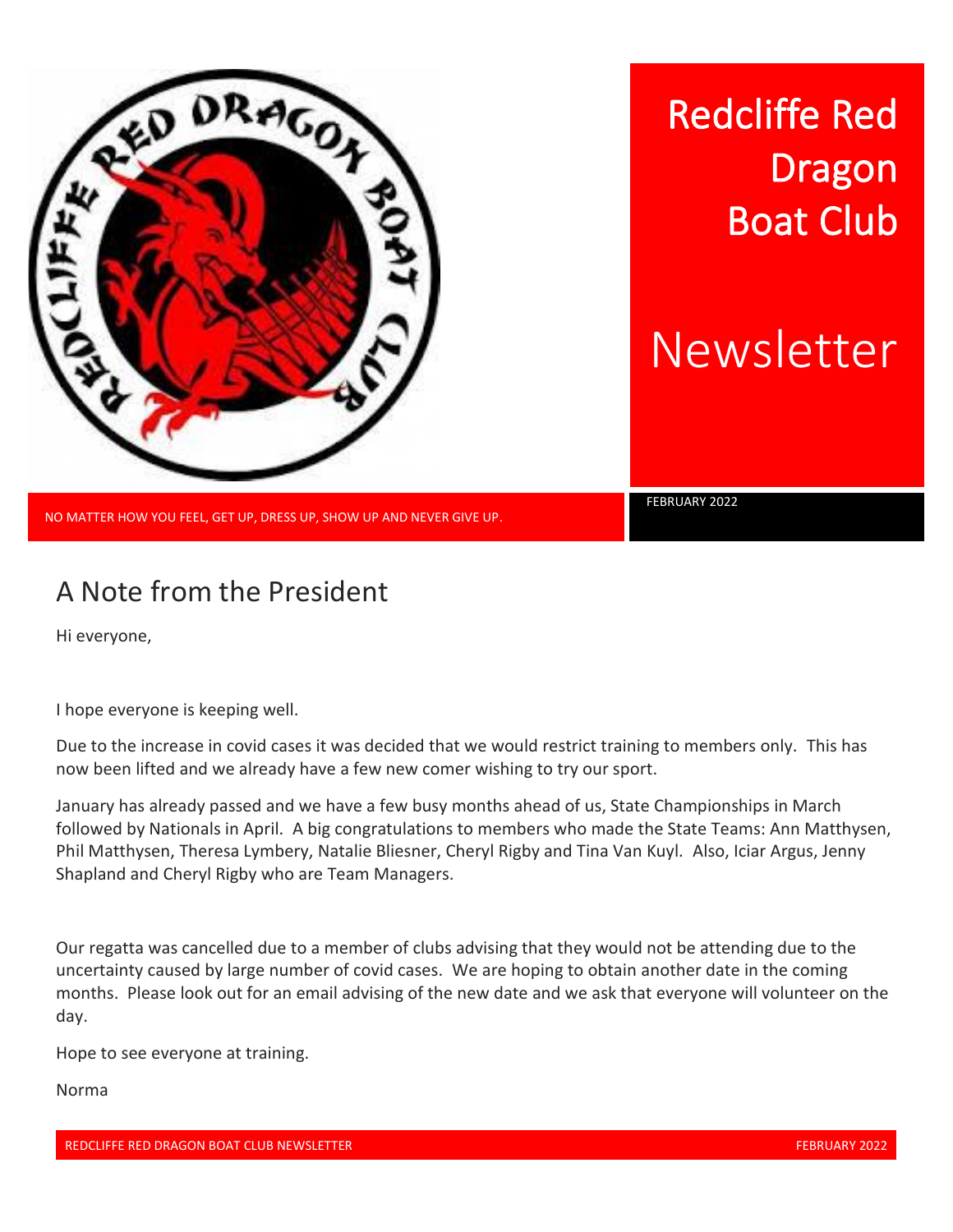# Note from the Editor

Hi Everyone-

Sorry for the slight delay in getting this out to you all. I continue to be in a bit of a selfimposed isolation until this COVID peak passes. I am hoping to return soon as I am missing paddling soooo much. I have so much FOMO!



You'll notice the newsletter is a bit shorter this month – everyone seems to have so much going on and little time $\langle \cdot \rangle$ . There's no Paddlers Journey this month as I haven't been able to persuade anyone to do it – my usual tactic is the personal approach but not being at training is hampering my efforts! I'd love people to volunteer but I know not everyone loves the idea of writing. I am planning on putting together a short list of 5 questions that should be simple for people to answer- all you have to do is answer the questions and send me a photo and voila – that's it!

Articles and updates should be in by the end of the month with the aim to get the newsletter out the first week of every month. This varies slightly due to work commitments but it's my aim !

Send all your things to: [andreacoe101@hotmail.com](mailto:andreacoe101@hotmail.com) !

Miss you all !

Andy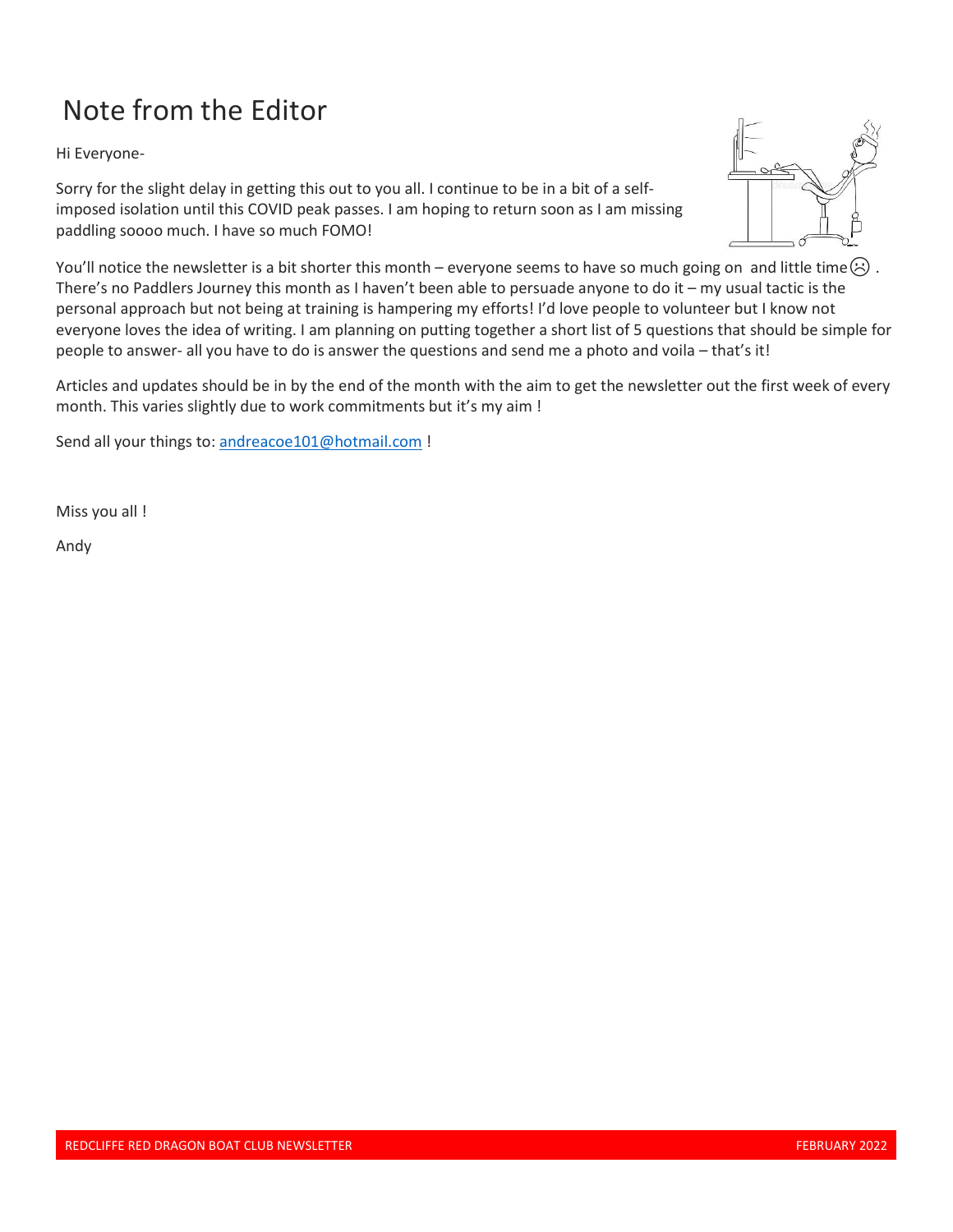### **In other news** ……

#### **A new article by the amazing Iciar …….**



As mentioned previously, dragon boat paddlers are required to abide by a set of *AusDBF Competition Regulations and Rules* when competing.

Some of the rules applying to drummers and sweeps were covered in the past 3 newsletters.

The last, and definitely not the least, makeup of the crew are the **PADDLERS.**

**AusDBF Competition Regulations and Rules of Racing** Edition 9.2 (updated 03/02/2021) Approved 13<sup>th</sup> October 2020

All paddlers must be a member of their relevant State body eg DBQ, DBNSW as well as a member of a dragon boat club. This enables them to be covered for insurance purposes when performing and participating in any authorised and recognised activity by their State association.



They must acknowledge and adhere to the rules and regulations of competition as well as the National Code of Conduct when becoming a member of a Dragon Boat club. It is highly recommended that all paddlers can swim 100m and if unable are required to wear a PDF, *at all times,* when out on the water. These matters are agreed upon when signing their respective club's membership forms.

#### **CR 2 Racing Category, Age Divisions and Distances**

For AusChamps, each racing age division (Junior, U16/U18, U24, Premier, Snr A, Snr B, Snr C) is made up of three categories:- OPEN, WOMEN and MIXED

#### **CR 2.1 Racing Category**

For AusChamps and sanctioned competitions, races are organised for the following racing categories, based on gender.

#### **CR 2.1.1 Open Category**

This is the primary category of racing. There are no restrictions on crew gender composition.

#### **CR 2.1.2 Women's Category**

This is for all female crews. The drummer and sweep **must** be female.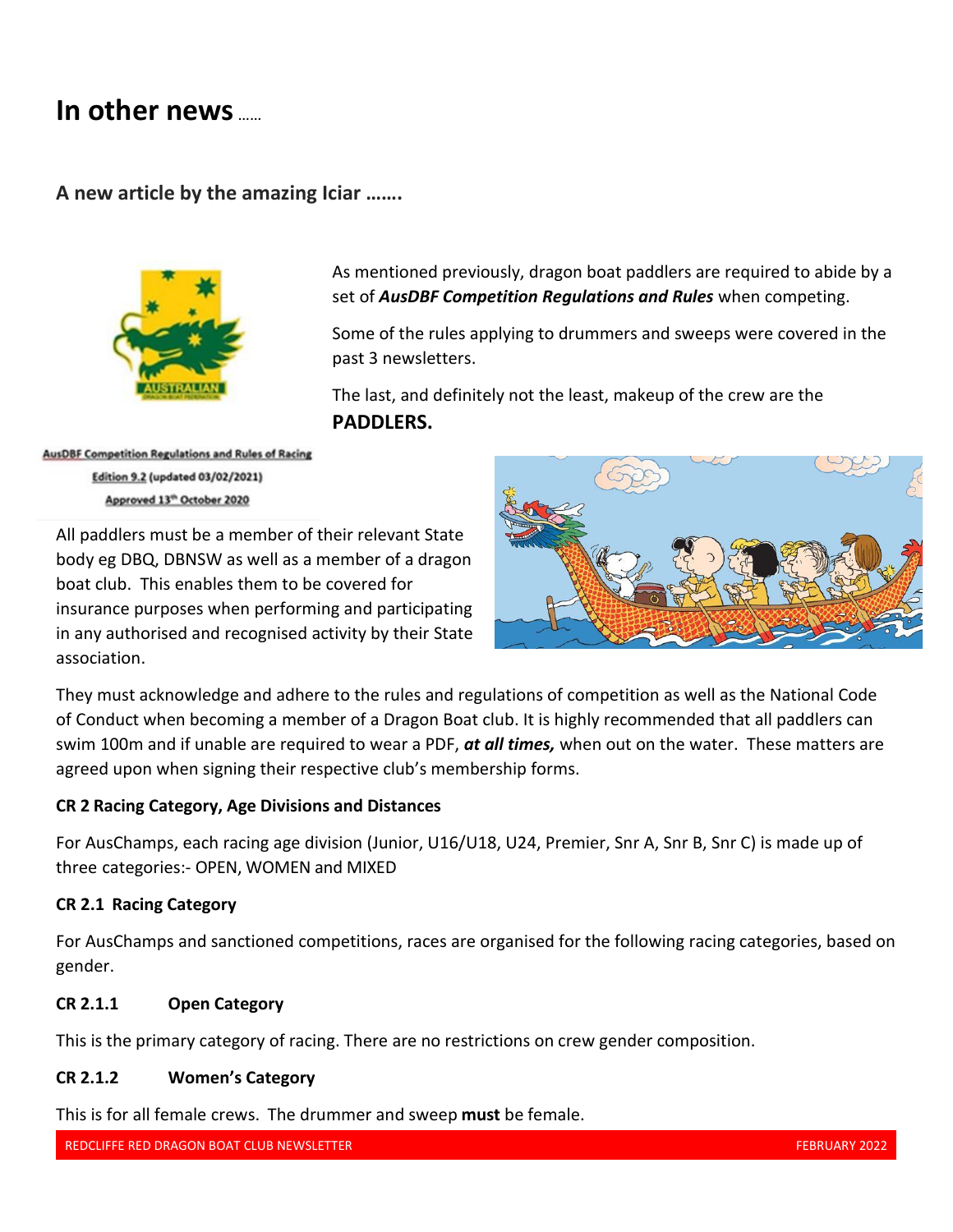#### **CR 2.1.3 Mixed Category**

For standard and small boats, a mixed crew must consist of:

**Standard boat, 20's crew** – a minimum 8 paddlers to a maximum of 10 paddlers of either gender(excludes drummer and sweep). To a minimum of 18 paddlers (refer rule **CR3.1)**

**Small boat, 10's crew** – a minimum 4 paddlers to a maximum of 5 paddlers of either gender (excludes drummer and sweep). To a minimum 8 paddlers (refer rule **CR3.1**)

The drummer and sweep can be either gender.

#### **CR 2.2 Racing Age Divisions**

For AusChamps and sanctioned competitions, races are organised for the following racing age divisions based on age and for single and mixed racing categories.

#### **CR 2.2.1 Junior 16 and Under Age Division**



The maximum age for all competitors (excluding sweep) in the 16 and Under division is 16 years as at 31<sup>st</sup> December in the year of competition. (Open, Women and Mixed)

Competitors must be a minimum of 10 years of age by 31 December in the year of competition. (Note: a competitor could be 9 years of age turning 10 at, or after, AusChamps, if they turn 10 that same year.)

#### **CR 2.2.2 Junior 18 and Under Age Division**



The maximum age for all competitors (excluding sweep) in the 18 and Under division is 18 years as at  $31<sup>st</sup>$  December in the year of competition. (Open, Women and Mixed)

Competitors must be a minimum of 10 years of age by 31 December in the year of competition. (Note: a competitor could be 9 years of age turning 10 at, or after, AusChamps, if they turn 10 that same year.)

#### **CR 2.2.3 24 and Under Age Division**



The maximum age for all competitors (competitors, sweep, drummer) is 24 years as at the 31st December in the year of competition. *(Note: there are no exceptions.)*

Competitors must be a minimum of 12 years of age by 31 December in the year of competition.

#### **CR 2.2.4 Premier Age Division**



There is no maximum age for all competitors.

Competitors must be a minimum of 12 years of age by 31 December in the year of competition.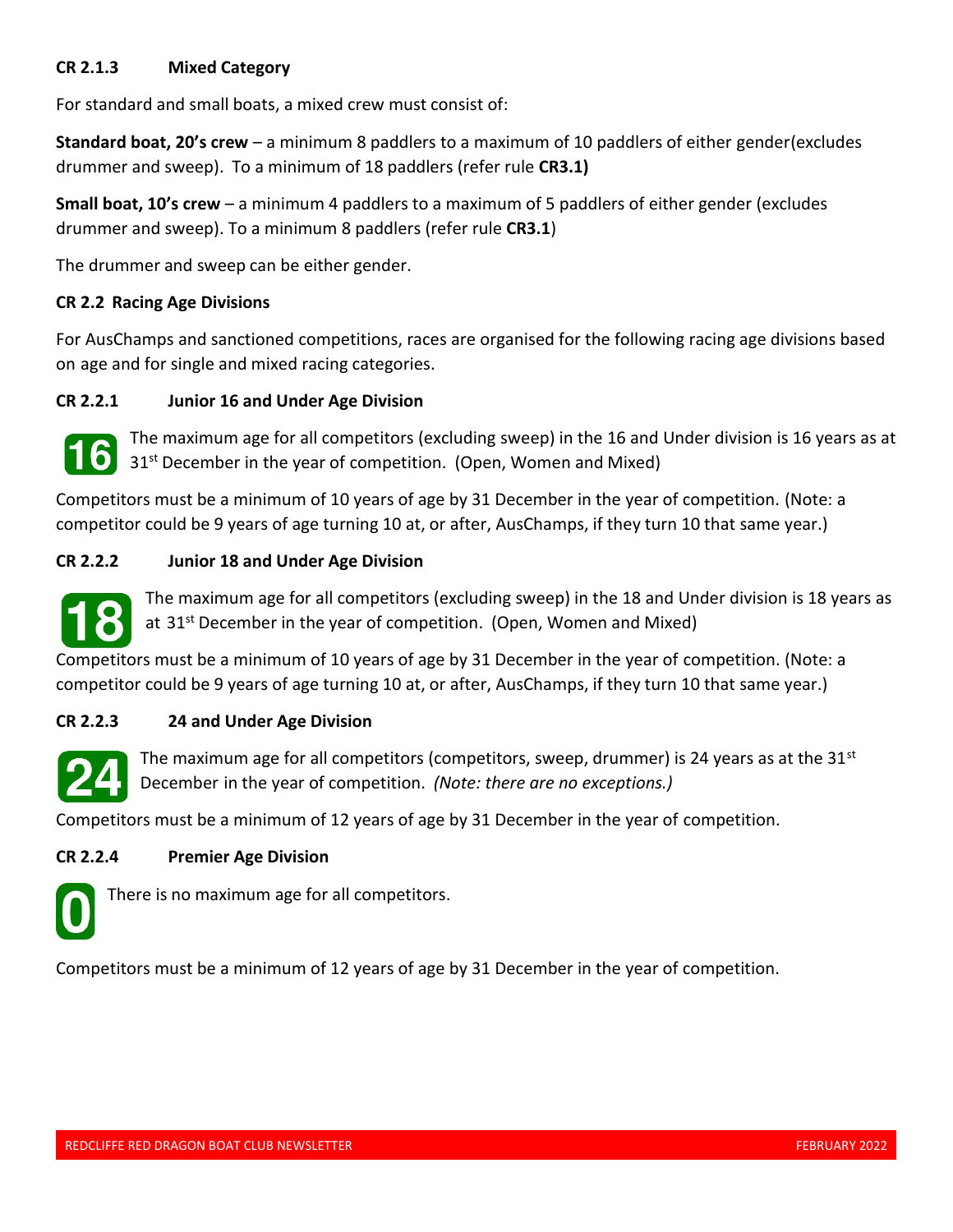#### **CR 2.2.5 Senior A**

There is no maximum age for all competitors.

Competitors must be a minimum of 40 years of age by 31 December in the year of competition.

**CR 2.2.6 Senior B**



#### There is no maximum age for all competitors.

Competitors must be a minimum of 50 years of age by 31 December in the year of competition.

**CR 2.2.7 Senior C**



There is no maximum age for all competitors.

Competitors must be a minimum of 60 years of age by 31 December in the year of competition

#### **CR 3 Crew and Team Composition**

#### **CR 3.1 Crew Numbers**

Dragon boat crews competing in AusChamps will normally consist of:

a) **Standard Racing Boat** – a minimum of eighteen (18) and a maximum of twenty (20)

paddlers, one (1)sweep, one (1) drummer and four (4) reserves; giving a minimum total of twenty (20) and a maximumtotal of twenty-two (22) crew members in a boat, and a maximum total of twenty six (26) on a crew list.



b) **Small Racing Boat –** a minimum eight (8) and a maximum of ten (10), paddlers one (1) sweep, one (1)drummer and two (2) reserves; giving a minimum total of ten (10) and a maximum total of twelve

(12) crew members in a boat, and a maximum total of fourteen (14) on a crew list.



For further details of the Rules and regulations relating to dragon boat please visit <https://cdn.revolutionise.com.au/cups/ausdbf/files/p7jntvejkelkvlg4.pdf>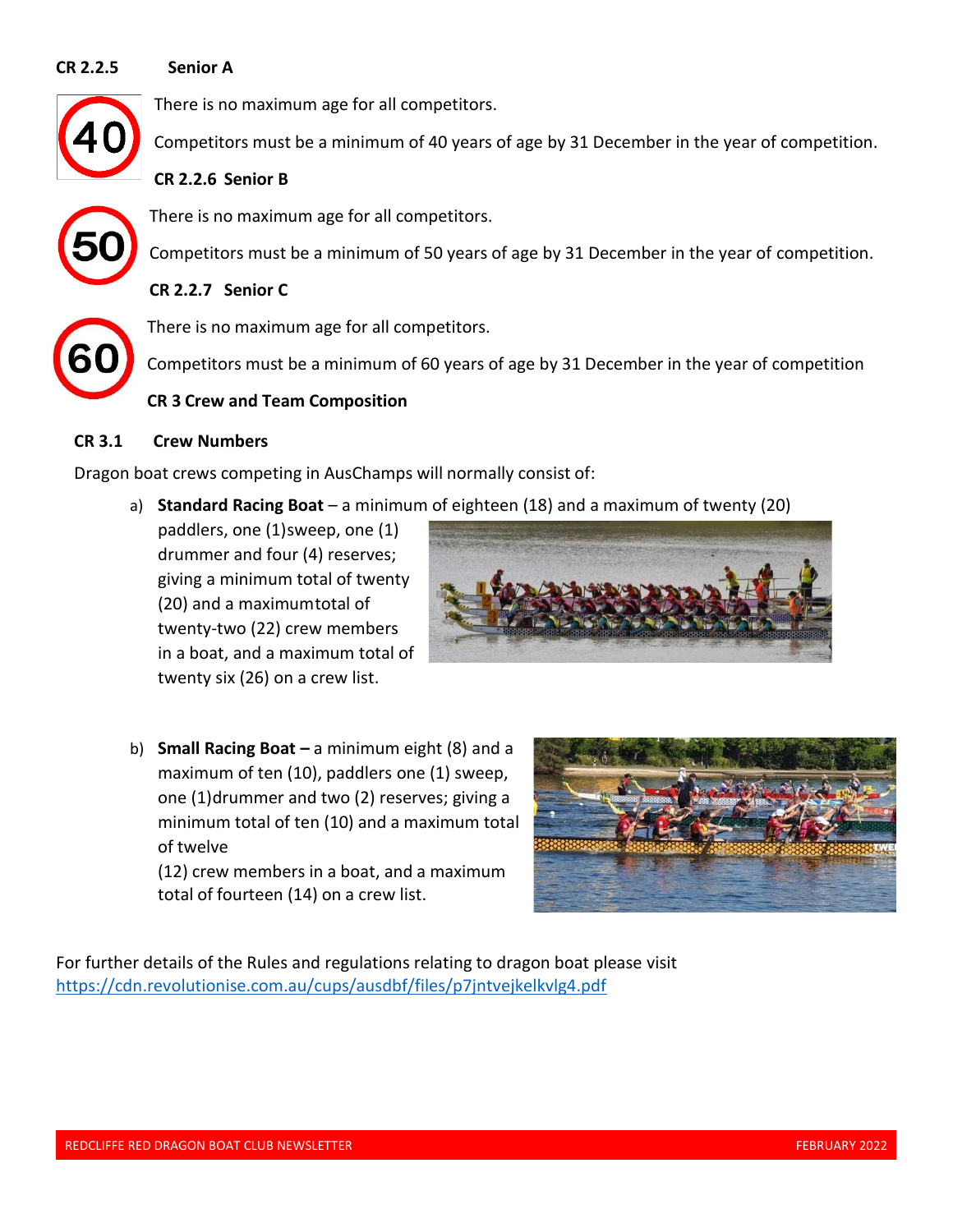|                             |               |                             | <b>REDCLIFFE RED DRAGONS UNIFORM LIST</b>                   |
|-----------------------------|---------------|-----------------------------|-------------------------------------------------------------|
|                             |               |                             |                                                             |
| Manufacturer<br>&<br>Style  | <b>SIZE</b>   | <b>QUANTITY</b><br>in stock | <b>CHEST FLAT SURFACE MEASUREMENT</b><br>(armpit to armpit) |
| <b>KPI</b>                  | <b>LADIES</b> |                             |                                                             |
| <b>SINGLETS</b>             | 8             | $\mathsf 3$                 | 45 cm                                                       |
|                             | 10            | 4                           | 48 cm                                                       |
|                             | <b>UNISEX</b> |                             |                                                             |
|                             | S             | $\overline{2}$              | 52 cm                                                       |
|                             | М             | $\mathbf{1}$                | 56 cm                                                       |
|                             | L             | $\overline{2}$              | 56 cm                                                       |
|                             | <b>XL</b>     | 3                           | 59 cm                                                       |
|                             | 2XL           | $\overline{2}$              | 60 cm                                                       |
|                             | 3XL           | $\overline{2}$              | 62 cm                                                       |
|                             | 5XL           | $\mathbf 0$                 | ä,                                                          |
| <b>HATS</b>                 | M/L           | 3                           |                                                             |
|                             | L/XL          | $\overline{7}$              |                                                             |
| <b>CAPS</b>                 | Onesize       | 4                           |                                                             |
| <b>Short sleeved SHIRTS</b> | <b>UNISEX</b> |                             |                                                             |
|                             | М             | $2(1$ used)                 | 56 cm                                                       |
|                             | XL            | 4                           | 65 cm                                                       |
|                             | 2XL           | 4                           | 68 cm                                                       |
|                             | 3XL           | $\mathbf 1$                 | 70 cm                                                       |
| <b>GORILLA</b>              | <b>CHILD</b>  |                             |                                                             |
| <b>SINGLETS</b>             | $12$          | $\mathbf{3}$                | 40 cm                                                       |
|                             | ${\bf 14}$    | $\overline{4}$              | 42 cm                                                       |
| <b>HATS</b>                 | M/L           | 6                           | $\omega$                                                    |
|                             | L/XL          | $\overline{2}$              | $\overline{\phantom{a}}$                                    |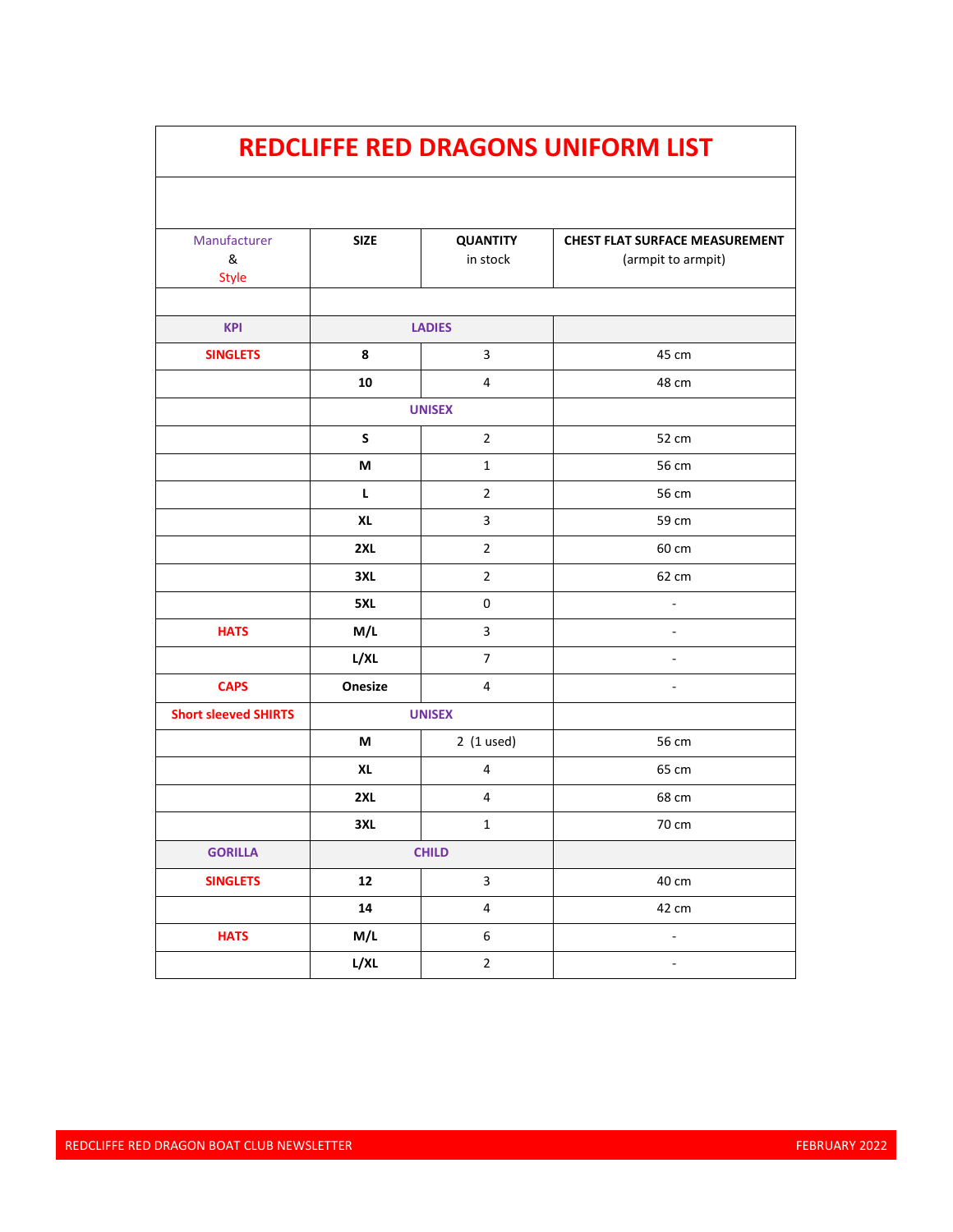

 Measure one of your old shirts, flat on the table, armpit to armpit to get measurement to fit you, then order the size shown in table.

#### **PRICE LIST 2021**

| <b>SHORT SLEEVED CLUB SHIRTS</b> | \$45 |
|----------------------------------|------|
| <b>SINGLET RACE SHIRT</b>        | \$40 |
| <b>CAPS</b>                      | \$20 |
| <b>HATS</b>                      | \$20 |

Please see Gill Robinson if you wish to order a shirt or cap. Email: robinsjilly@gmail.com

Calendar of Upcoming Events



## **Updated 2021/2022 Event Calendar:**

**Sunday 6th February 2022 - BROADWATER REGATTA @ EMERALD LAKE**

**Saturday 12th February 2022 -** *to be confirmed - Club AGM and GM*

**Sunday 13th February 2022 - BUNNINGS BBQ & BRD REGATTA @ LAKE KAWANA**

**Friday 11th March 2022 - DBQ AGM @ SCC STADIUM - 6 - 6.30PM**

**Saturday 12th & Sunday 13th March 2022 - DBQ STATE CHAMPIONSHIPS @ LAKE KAWANA**

**Saturday 19th March 2022 - Council's Come and Try**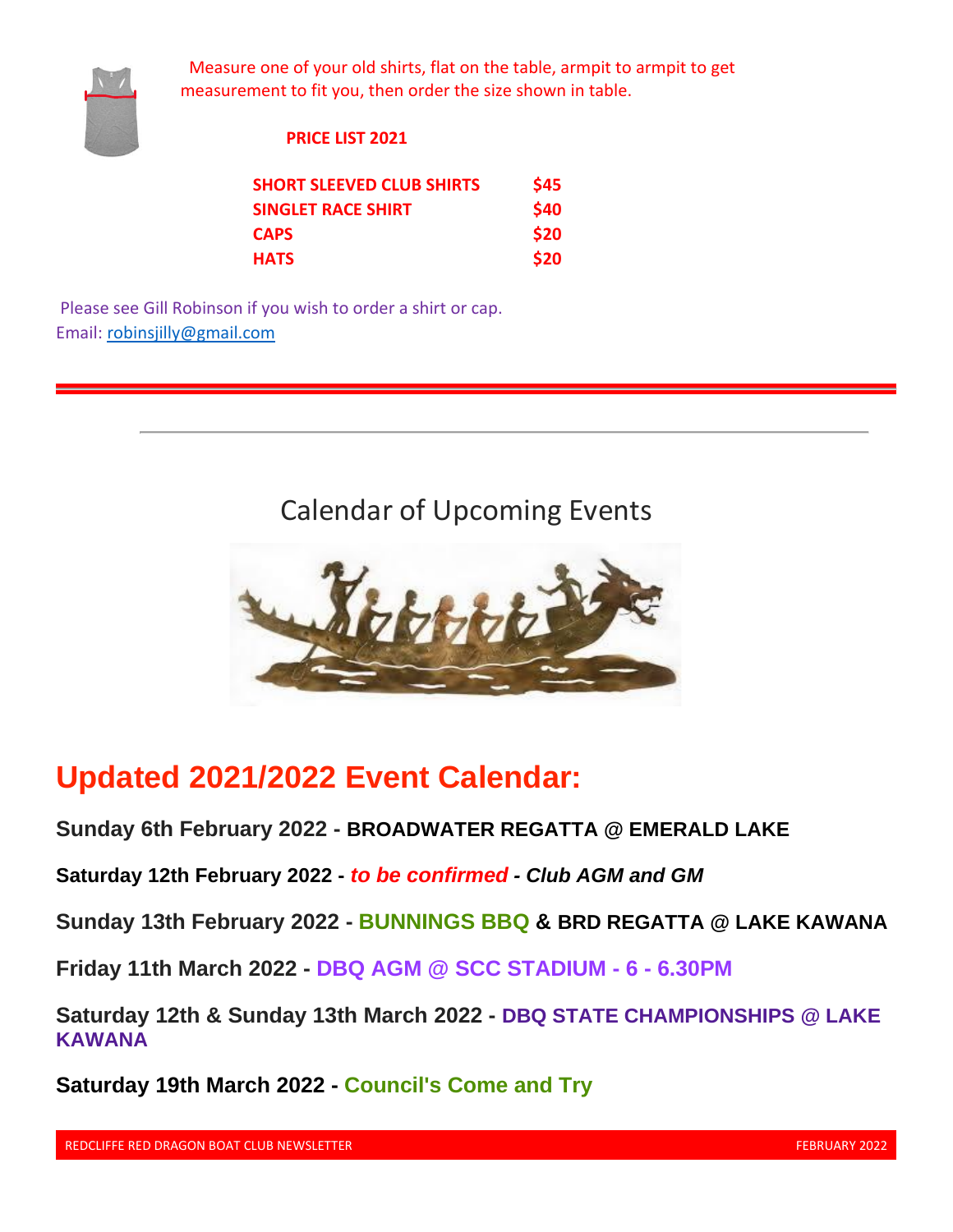#### **Tuesday 5th to Sunday 10th April 2022 -AUS CHAMPS @ AM Ramsay Rowing Course West Lakes Adelaide SA**

**Saturday 23rd April 2022 - Council's Come and Try**

**Saturday 14th May 2022 - Council's Come and Try**

**Saturday 21st May 2022 -** *to be confirmed - Presentation Night at Dolphins*

\*\* Changes may occur to some dates and times

## **FUNDRAISING**



Club ID Code C10002560



### **Bunnings Rothwell 13 th February**

REDCLIFFE RED DRAGON BOAT CLUB NEWSLETTER FEBRUARY 2022 FEBRUARY 2022